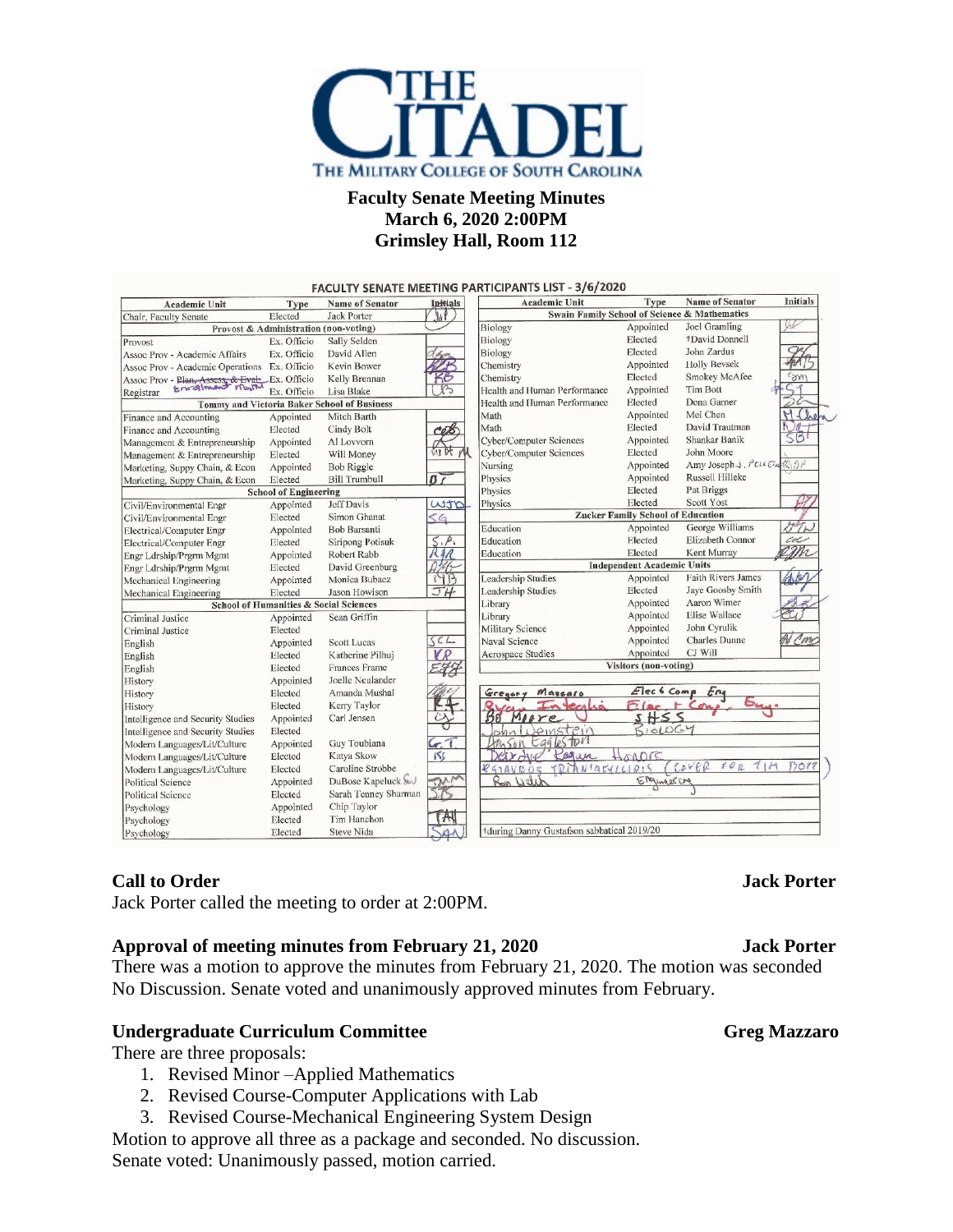## **Graduate Curriculum Committee Simon Ghanat**

The following recommendations are being brought to you today:

- Adjusting the Graduate Certificate in Tactical Performance and Resiliency
- Combining Five Year BS/MS Program
- A new course in Computer and Information Sciences
- Adjusting program sequence in Computer and Information Science
- Adjusting required courses in Software Engineering
- Adjusting required courses in Graduate Certificate Program
- CSCI: Adjusting Research Thesis Course to allow up to 6 hours credit
- Terminating Information Systems Program
- A new course in Computer and Information Sciences
- A revised course name in Computer and Information Sciences.

Motion to approve as a package and seconded. No discussion.

Senate voted: Unanimously passed, motion carried.

### **Department of Mechanical Engineering Robert Rabb**

Two changes made in regard to promotion language in the Tenure and Promotion Policy. Motion to approve and seconded. No discussion.

Senate voted: Unanimously passed, motion carried.

### **Sabbaticals Committee Charter-Minor Modifications Monika Bubacz**

Minor revisions were made in regard to Department Chairs being members and double dipping. Department Heads, Deans and Provosts are not to be on the committee. The date has been moved for when officers will be selected to the first meeting of next year. Motion to approve and seconded. No discussion.

Senate voted: Unanimously passed, motion carried.

## **GenEd Overview and Committee Proposal David Allen**

This is the second reading of the Administrative Structure of the new GenEd Committee Charter. Discussion:

Amanda Mushal

- How will the Director and other roles be chosen?
	- David Allen: The current GenEd Committee will make a recommendation to the Associate Provost and Provost. The Outcomes Coordinator will be picked once the GenEd Coordinator is in place. This is an internal position.

Elise Wallace

- Is the Leaders 101 Program still in place? David Allen: Yes

Senator

- Will there be a call put out for the GenEd Director?

David Allen: Once approved, that will be the next step. We want the person in place by July 01.

Katja Pilhuj

- Will this be a full time position?
	- David Allen: This will be an 11-month Faculty position. They will still teach two classes per semester. We are not creating a new FTE; this will be an internal search. We will assist the Department that loses the person to this role.

Senate voted: Unanimously passed, motion carried.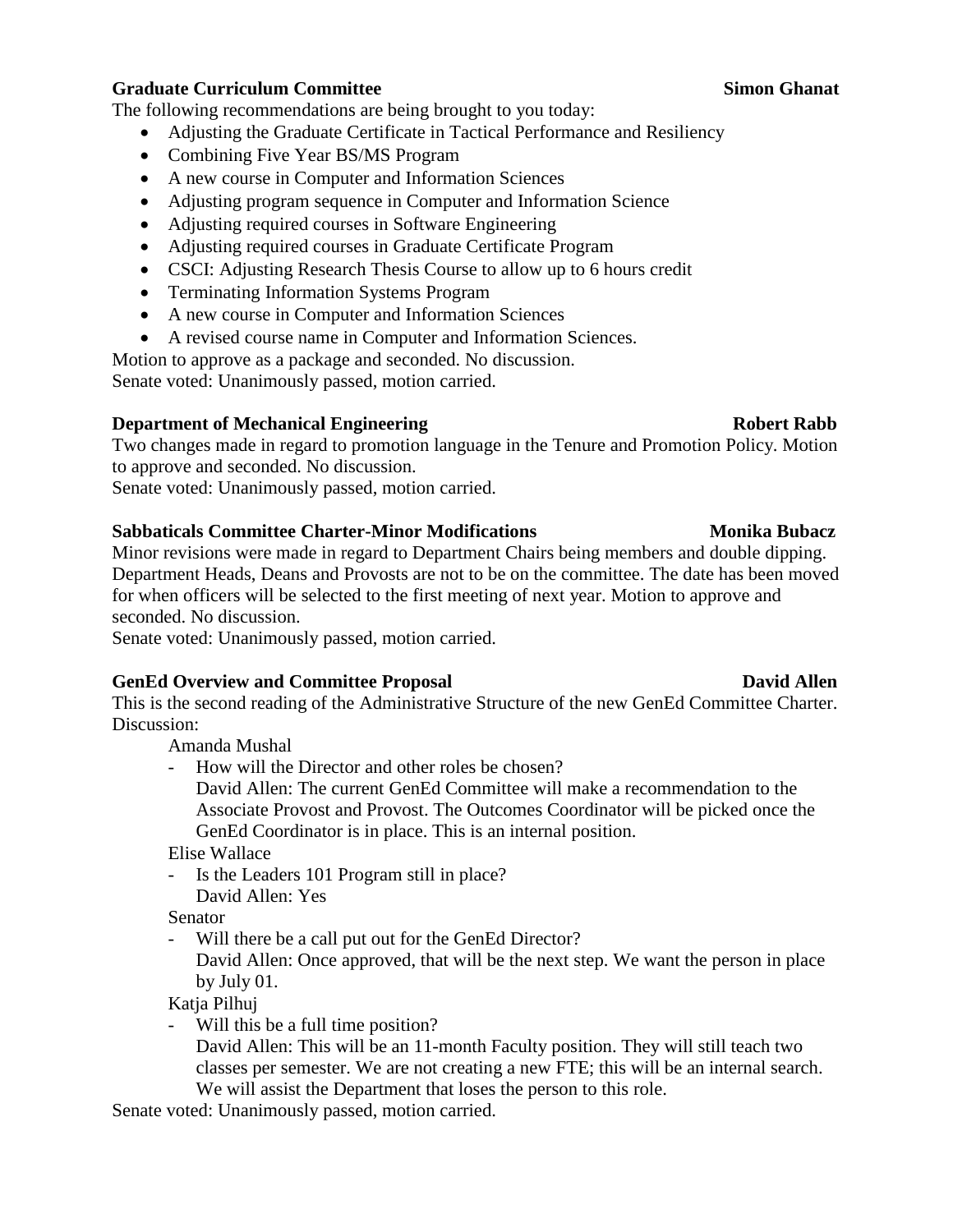## **SC REACH Act and LDRS 202 David Allen**

There is a state law in the making, which is necessitating changes to GenEd. We intend to implement this new class regardless of whether the new law passes or not. This law is a modification of a law that has been on the books for years, but which has been ignored for decades. The General Assembly has decided that it needs to be enforced. Reach Act will have us teach this for three credit hours. The Proposal we have to build it into GenEd is the least damaging.

Amanda Mushal

- Will this be including description of Leaders 202 proposal?
	- David Allen: We want to come to Senate with the proposal, get approval, create a class, pilot a class, go to UCC, approve wording. Before this is in the catalog. This course will be taught. Department Chairs should sit together and come up with common format.

Terry Mays

- Since we're not adding any more hours onto our degree, shouldn't we replace PSCI 201 with LDRS 202.

David Allen: Seems reasonable and we will look at it for the pilot.

Amanda Mushal Should we include qualifications in the description?

David Allen: If the law passes, we are going to invite CHE to get their blessing to make sure the class is politically correct. Syllabi will be approved by Leadership Studies.

Faith Rivers-James: Being that this is a Leadership course, it will be beneficial to have one point of contact.

David Allen: We will be asking Senate to approve this concept of responding to the law in this way. Details of this will be worked out over the next year.

Holly Bevsek

- Is it both valuable and beneficial for students to take Minors? David Allen: With less than 6 electives, they can substitute. It will be a four-strand elective- Citizenship Strand.

Elise Wallace

- Why not use the American Government Course?

David Allen: We were not able to make that work. There are a handful of degree programs where if we add this in, it would be overwhelming.

Scott Lucas

- Will this be open to instructors, Visiting professors and adjuncts? David Allen: There will be 10 sections taught every year. This will be taught significantly by adjuncts.

Jack Porter

- What is the timeline for this?

David Allen: If this is approved today, we start working on maps, with all departments figuring out how to work it in, pilot sections ready for next spring. We want to have it completely on the books by fall 2021.

Deidre Ragan

- Will it will apply to the Class of 2024 and going forward? David Allen: Yes.

Guy Toubiana

- Will there be 10 sections?

David Allen: There will be a lot of sections but we won't block this one like we did for the Freshman seminars.

Sarah Tenney

- Spend five minutes on Facebook and it is obvious there is a need for this course. David Allen: Yes. This requires two readings, and this is the first reading.